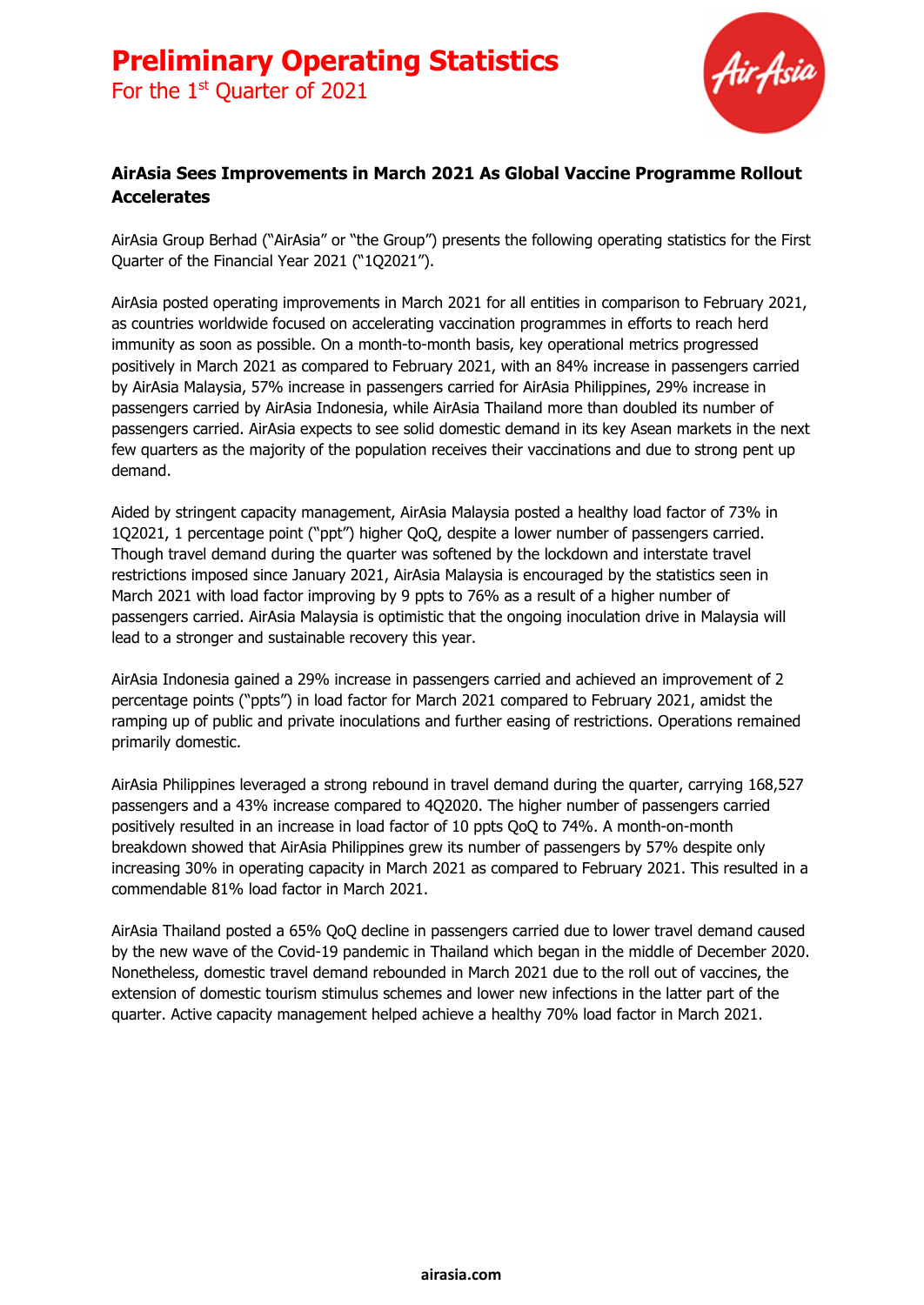# **Preliminary Operating Statistics**

For the  $1<sup>st</sup>$  Quarter of 2021



### **AirAsia Group Berhad Consolidated AOCs - Malaysia, Indonesia & Philippines 1st Quarter 2021 Operating Statistics**

| <b>AirAsia Group Berhad</b><br><b>AOCs (MAA, IAA &amp; PAA)</b> | <b>Jan - Mar 2021</b> | <b>Jan - Mar 2020</b> | <b>Change</b> |
|-----------------------------------------------------------------|-----------------------|-----------------------|---------------|
| Passengers Carried <sup>1</sup>                                 | 976,968               | 9,847,010             | $-90%$        |
| Capacity <sup>2</sup>                                           | 1,463,826             | 12,714,176            | -88%          |
| Load Factor (%) <sup>3</sup>                                    | 67                    | 77                    | $-10$ ppts    |
| $ASK$ (mil) <sup>4</sup>                                        | 1,329                 | 14,393                | $-91%$        |
| $RPK$ (mil) <sup>5</sup>                                        | 888                   | 11,156                | $-92%$        |
| Number of stages <sup>6</sup>                                   | 8,036                 | 69,782                | $-88%$        |
| Average stage length (km)                                       | 906                   | 1,121                 | -19%          |
| Size of fleet at month end <sup>7</sup>                         | 149                   | 149                   | 0             |

Note: (i) The fleet count excludes:

- Two (2) A320 aircraft leased to <sup>a</sup> third party airline

### **Malaysia**

## **1st Quarter 2021 Operating Statistics**

| <b>AirAsia Malaysia</b>                 | <b>Jan - Mar 2021</b> | <b>Jan - Mar 2020</b> | <b>Change</b> |
|-----------------------------------------|-----------------------|-----------------------|---------------|
| Passengers Carried <sup>1</sup>         | 497,742               | 6,337,574             | $-92%$        |
| Capacity <sup>2</sup>                   | 683,886               | 8,242,796             | $-92%$        |
| Load Factor $(%)^3$                     | 73                    | 77                    | -4ppts        |
| $ASK$ (mil) <sup>4</sup>                | 571                   | 9,401                 | $-94%$        |
| $\textsf{RPK}$ (mil) <sup>5</sup>       | 421                   | 7,235                 | $-94%$        |
| Number of stages <sup>6</sup>           | 3,703                 | 44,941                | $-92%$        |
| Average stage length (km)               | 828                   | 1,141                 | $-27%$        |
| Size of fleet at month end <sup>7</sup> | 97                    | 97                    |               |

Note: (ii) The fleet count excludes:

-Two (2) A320 aircraft leased to <sup>a</sup> third party airline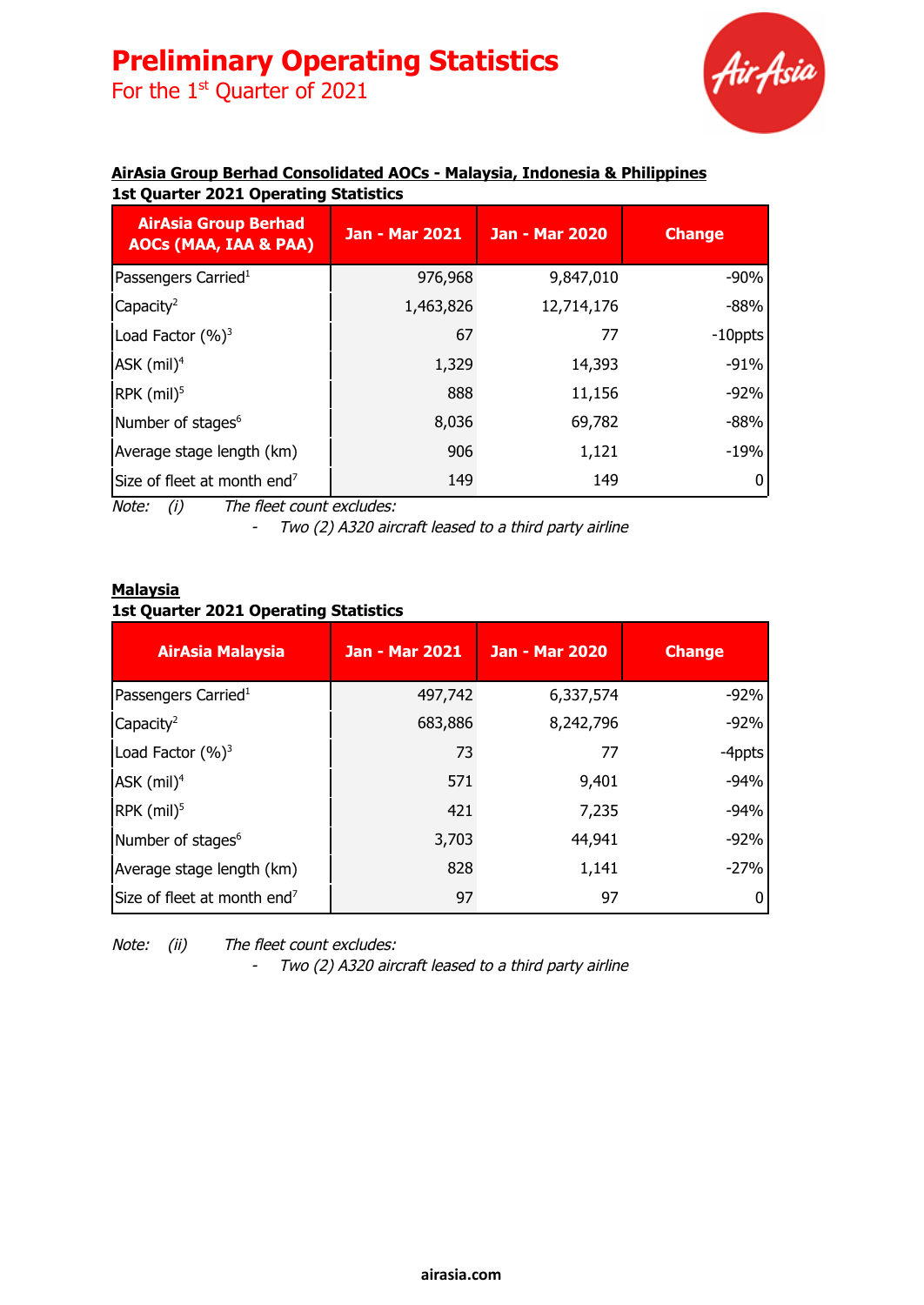# **Preliminary Operating Statistics**

For the  $1<sup>st</sup>$  Quarter of 2021



## **Indonesia**

## **1st Quarter 2021 Operating Statistics**

| <b>AirAsia Indonesia</b>                | <b>Jan - Mar 2021</b> | <b>Jan - Mar 2020</b> | <b>Change</b> |
|-----------------------------------------|-----------------------|-----------------------|---------------|
| Passengers Carried <sup>1</sup>         | 310,699               | 1,718,192             | $-82%$        |
| Capacity <sup>2</sup>                   | 552,780               | 2,336,940             | $-76%$        |
| Load Factor $(%)^3$                     | 56                    | 74                    | -18ppts       |
| $AK$ (mil) <sup>4</sup>                 | 612                   | 2,762                 | $-78%$        |
| $\textsf{RPK}$ (mil) <sup>5</sup>       | 357                   | 2,041                 | $-82%$        |
| Number of stages <sup>6</sup>           | 3,071                 | 12,983                | $-76%$        |
| Average stage length (km)               | 1,107                 | 1,134                 | $-2%$         |
| Size of fleet at month end <sup>7</sup> | 28                    | 28                    |               |

### **Philippines**

### **1st Quarter 2021 Operating Statistics**

| <b>AirAsia Philippines</b>              | <b>Jan - Mar 2021</b> | <b>Jan - Mar 2020</b> | <b>Change</b> |
|-----------------------------------------|-----------------------|-----------------------|---------------|
| Passengers Carried <sup>1</sup>         | 168,527               | 1,791,244             | $-91%$        |
| Capacity <sup>2</sup>                   | 227,160               | 2,134,440             | $-89%$        |
| Load Factor $(\%)^3$                    | 74                    | 84                    | $-10$ ppts    |
| ASK (mil) <sup>4</sup>                  | 146                   | 2,230                 | $-93%$        |
| $RPK$ (mil) <sup>5</sup>                | 110                   | 1,879                 | $-94%$        |
| Number of stages <sup>6</sup>           | 1,262                 | 11,858                | $-89%$        |
| Average stage length (km)               | 643                   | 1,029                 | $-37%$        |
| Size of fleet at month end <sup>7</sup> | 24                    | 24                    |               |